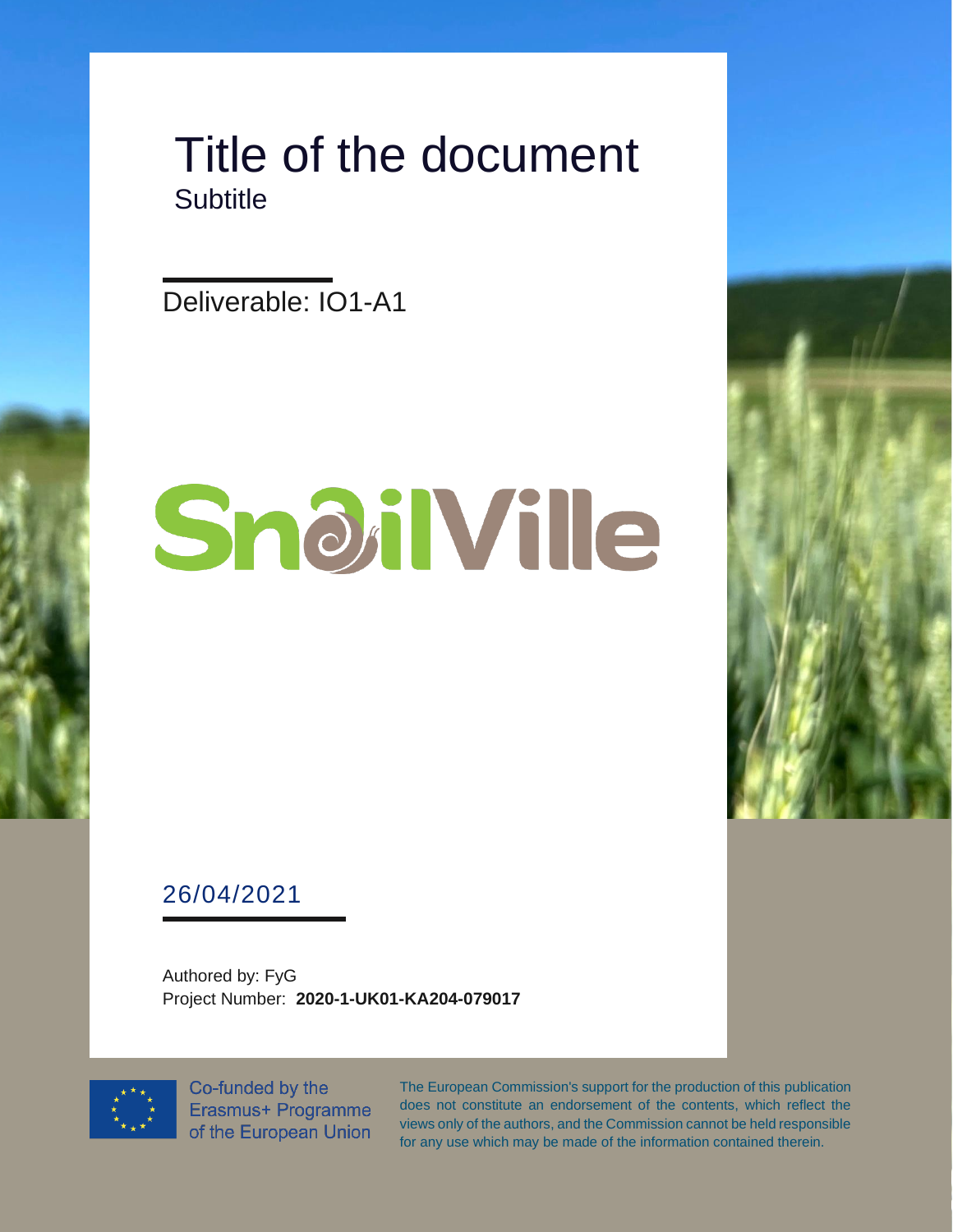



#### **REVISION HISTORY**

| <b>Version</b> | <b>Date</b> | <b>Author</b> | <b>Description</b> | <b>Action</b> | <b>Pages</b> |
|----------------|-------------|---------------|--------------------|---------------|--------------|
| 1.0            | 26/04/2021  | <b>FvG</b>    | Creation           |               | <b>TBS</b>   |
|                |             |               |                    |               |              |
|                |             |               |                    |               |              |

(\*) Action:  $C =$  Creation, I = Insert, U = Update, R = Replace, D = Delete

#### **REFERENCED DOCUMENTS**

|   | <b>Reference</b>         | <b>Title</b>        |
|---|--------------------------|---------------------|
|   | 2020-1-UK01-KA204-079017 | SnailVille Proposal |
| - |                          |                     |

#### **APPLICABLE DOCUMENTS**

| ID       | <b>Reference</b> | <b>Title</b> |
|----------|------------------|--------------|
|          |                  |              |
| <u>_</u> |                  |              |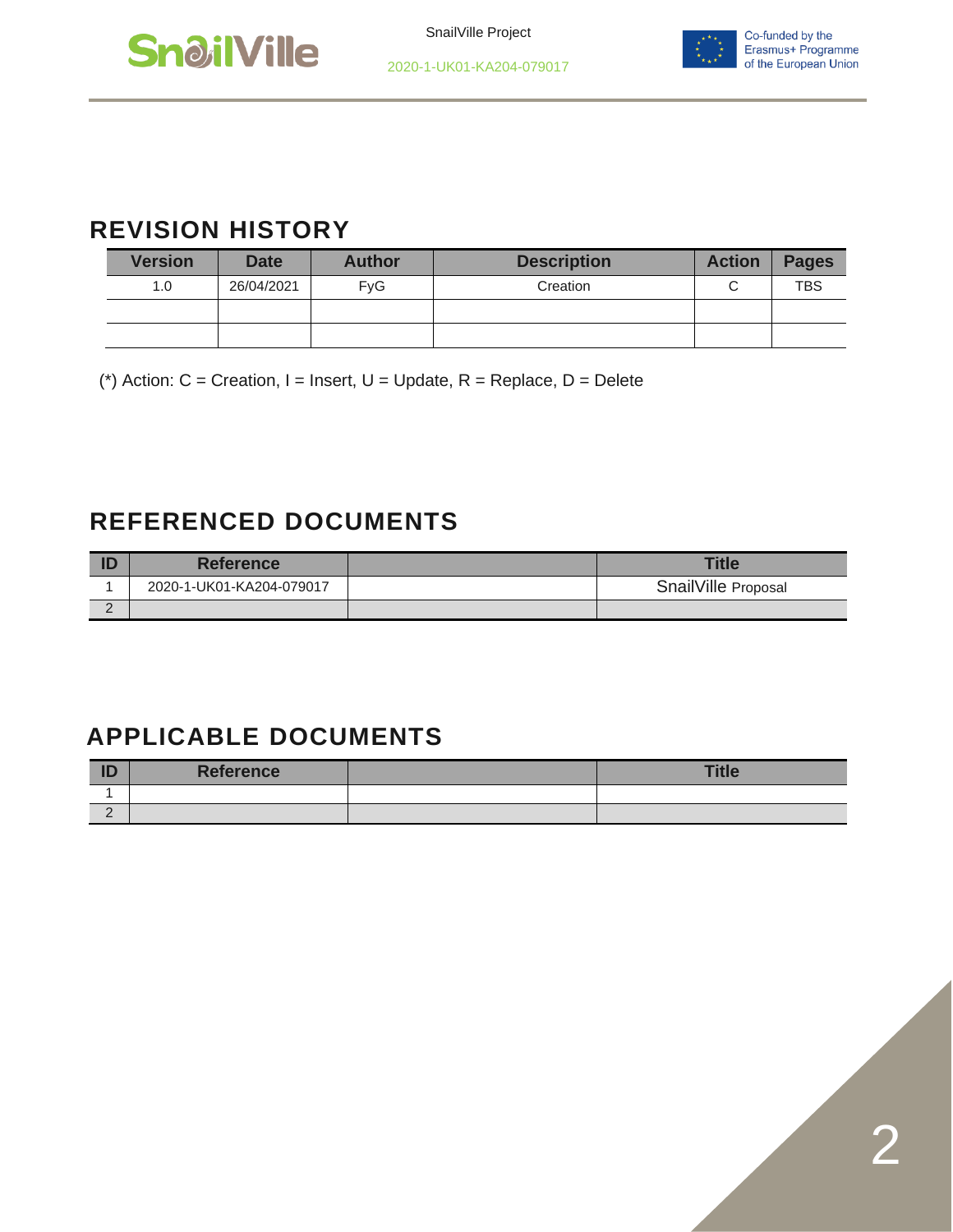#### **SnailVille**

2020-1-UK01-KA204-079017



#### **Contents**

| 6 <sup>th</sup> Question: Do you feel that you have received sufficient guidance on legislation and standards       |  |
|---------------------------------------------------------------------------------------------------------------------|--|
| 7 <sup>th</sup> Question: How useful do you feel it is for a snail farmer have agricultural knowledge and skills? 6 |  |
| $8th$ Question: Please choose from the issues below what you think are the greatest barriers to                     |  |
| 9 <sup>th</sup> Question: How much of a factor do you think each of the below topics is in the success of snail     |  |
| 10 <sup>th</sup> Question: Which of these do you feel would be most helpful for a snail farmer like yourself to     |  |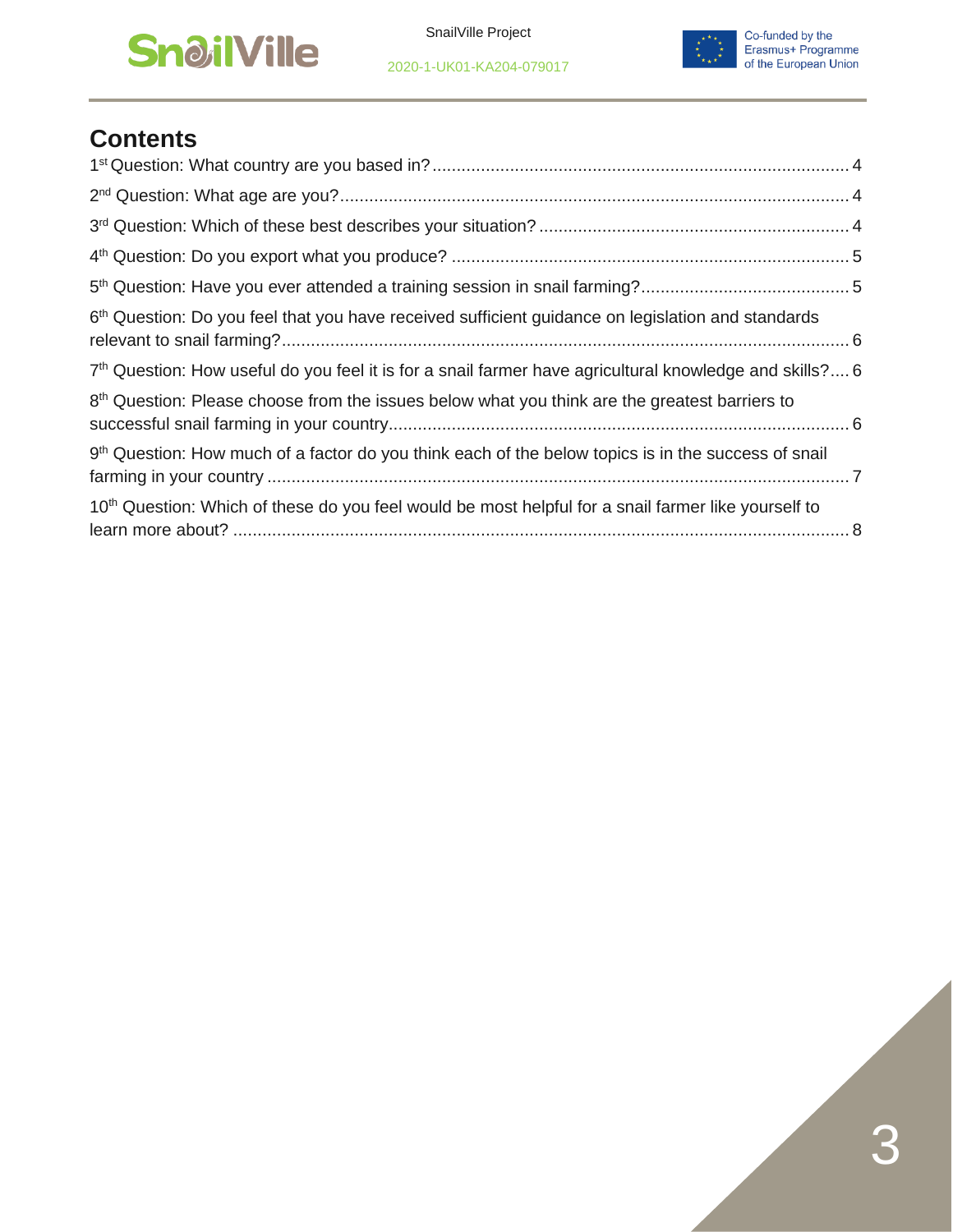

## <span id="page-3-0"></span>1<sup>st</sup> Question: What country are you based in?

A total of 30 respondents answered the questionnaire. The origin of the participants was Spain.

# <span id="page-3-1"></span>2<sup>nd</sup> Question: What age are you?

The ages of the participants were diverse. However, the majority of the responses came from people between 35 to 44 years old.

- 20% of them were under 25 (blue section).
- 16.7% of them were between 25 and 34 years (red section).
- 23,3% of them were between 35 and 44 years (yellow section).
- 20% of them were between 45 and 54 years (green section).
- 13,3% of them were between 55 and 64 years (purple section).
- 3,3% of them were between 65 and 74 years (blue section).
- 3,3% of them were over 75 years (pink section).



# <span id="page-3-2"></span>3<sup>rd</sup> Question: Which of these best describes your situation?



• 10% of the respondents were owners of a snail farm (blue section) and 10% of the respondents were employees of a snail farm (red section). These answers reveal the small number of snail farms in the country.

• 36,7% of the respondents were amateur snail farmers or practiced snail farming as a hobby (yellow section).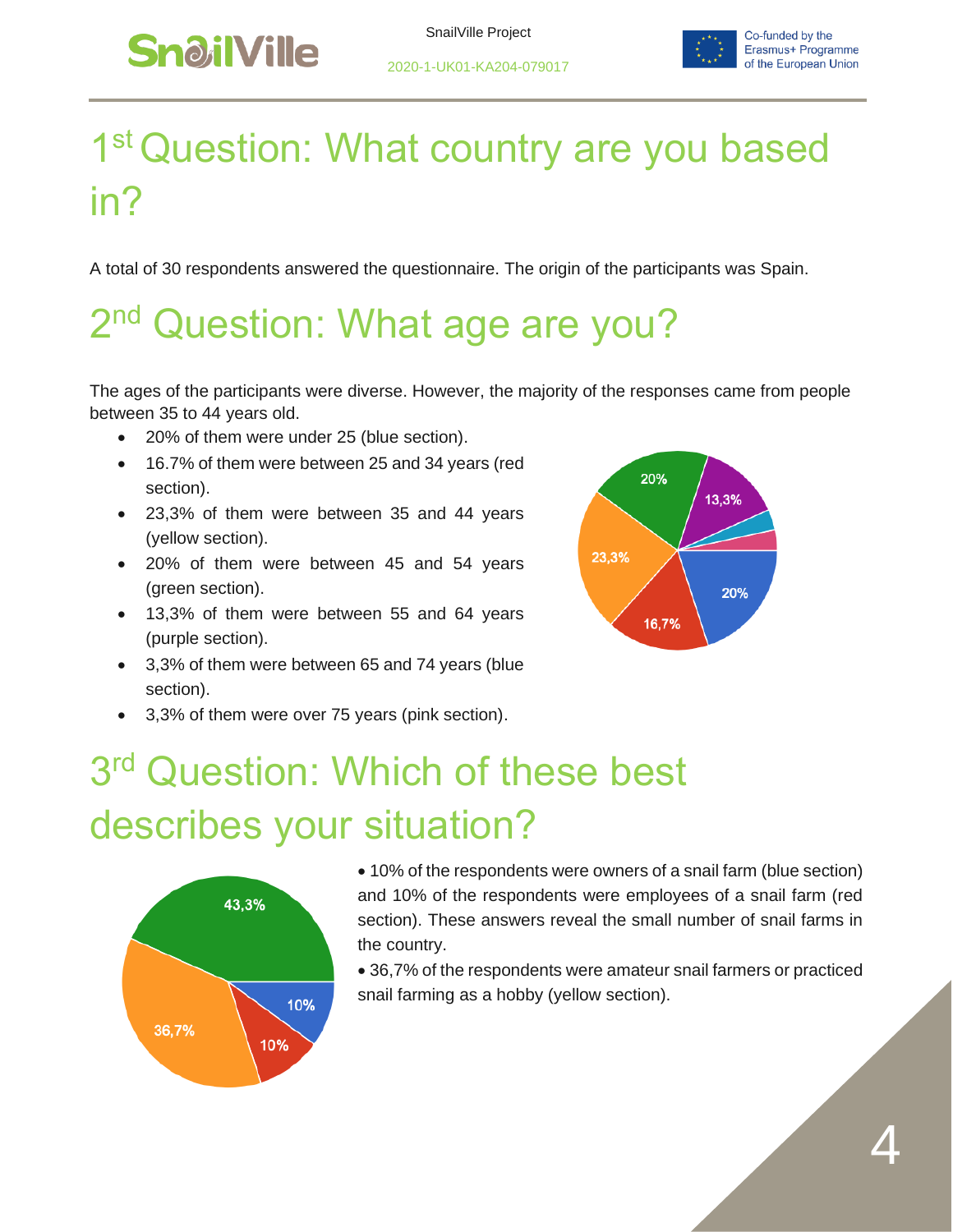

• 43,3% of the respondents were considering taking up snail farming (green section). This answer was the most repeated one; this reveals a lot of potential snail breeders in Spain.

#### <span id="page-4-0"></span>4<sup>th</sup> Question: Do you export what you produce?

- Only 5,9% of the answers were 'yes, I export a significant proportion of what I produce' (red section).
- 29,4% of the respondents answered 'yes, but only a  $\sqrt{29.4\%}$  little' (blue section).
- The majority of the participants (64,7%) answered that their their production goes entirely to domestic markets (yellow section).



The answers reflect that most of the snails' production remains in the domestic markets and the exports are low.

## <span id="page-4-1"></span>5<sup>th</sup> Question: Have you ever attended a training session in snail farming?

- More than 60% of the respondents answered that they had never received any heliculture training (purple section).
- Then, 13,3% had received heliculture training organised 66,7% an industry body (red section).
- 10% of the answers pointed out having attended a heliculture training organised by another snail farming business (green section) or online snail farming course based abroad (yellow section).
- None of the participants received university training on snail farming.

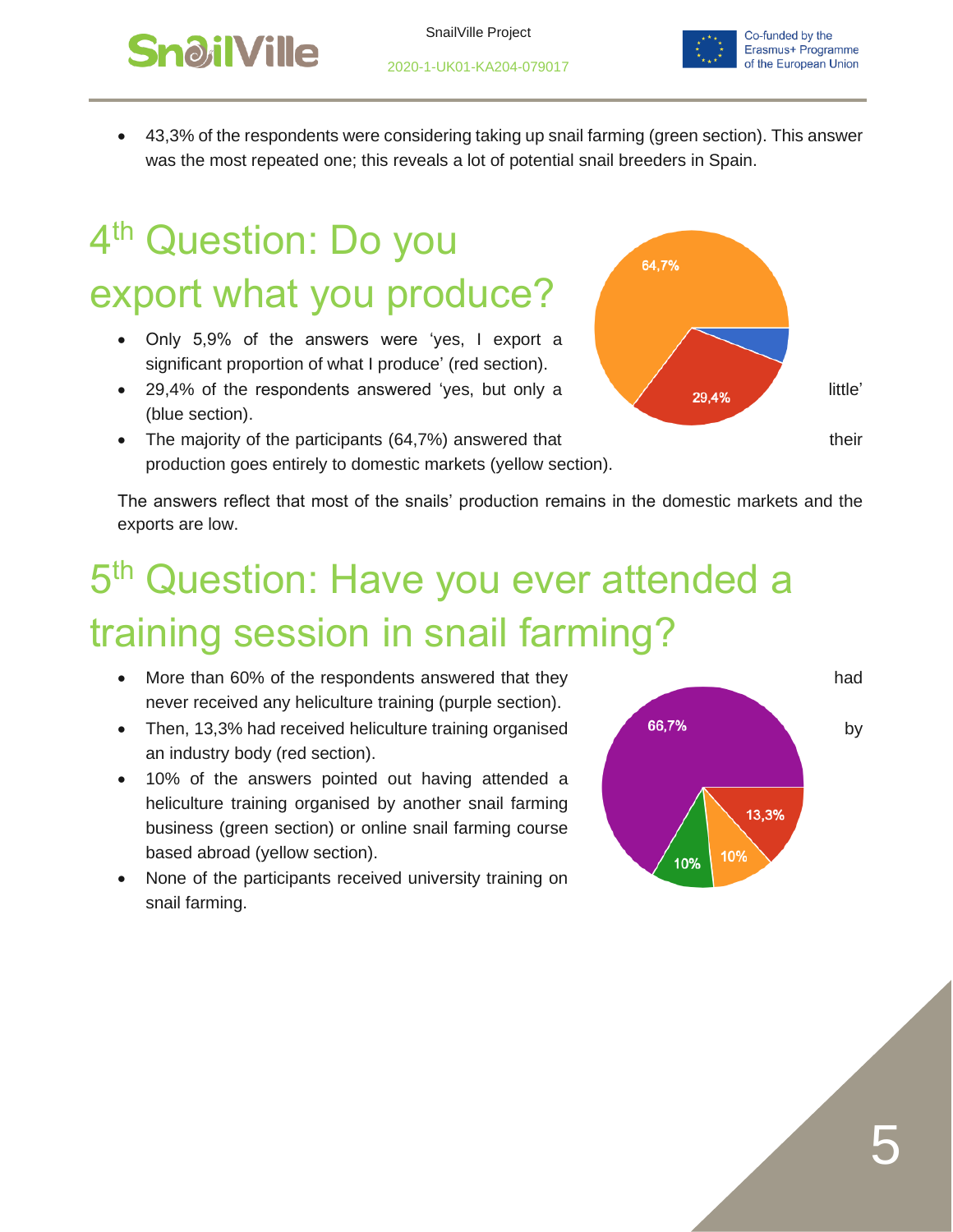

33,3%

SnailVille Project



#### <span id="page-5-0"></span>6<sup>th</sup> Question: Do you feel that you have received sufficient guidance 56,7% on legislation and standards relevant to snail farming? 10%

- 56,7% of the answers reflected that they had received no support or guidance (yellow section).
- 33,3% of the respondents answered that had received guidance,

but it was not very helpful (red section).

• Only 10% of the answers said that they had received clear and helpful guidance about this issue (blue section).

# <span id="page-5-1"></span>7<sup>th</sup> Question: How useful do you feel it is for a snail farmer have agricultural knowledge and skills?

25 of the 30 responses were 'very helpful' (5 out of 5).



<span id="page-5-2"></span>8<sup>th</sup> Question: Please choose from the issues below what you think are the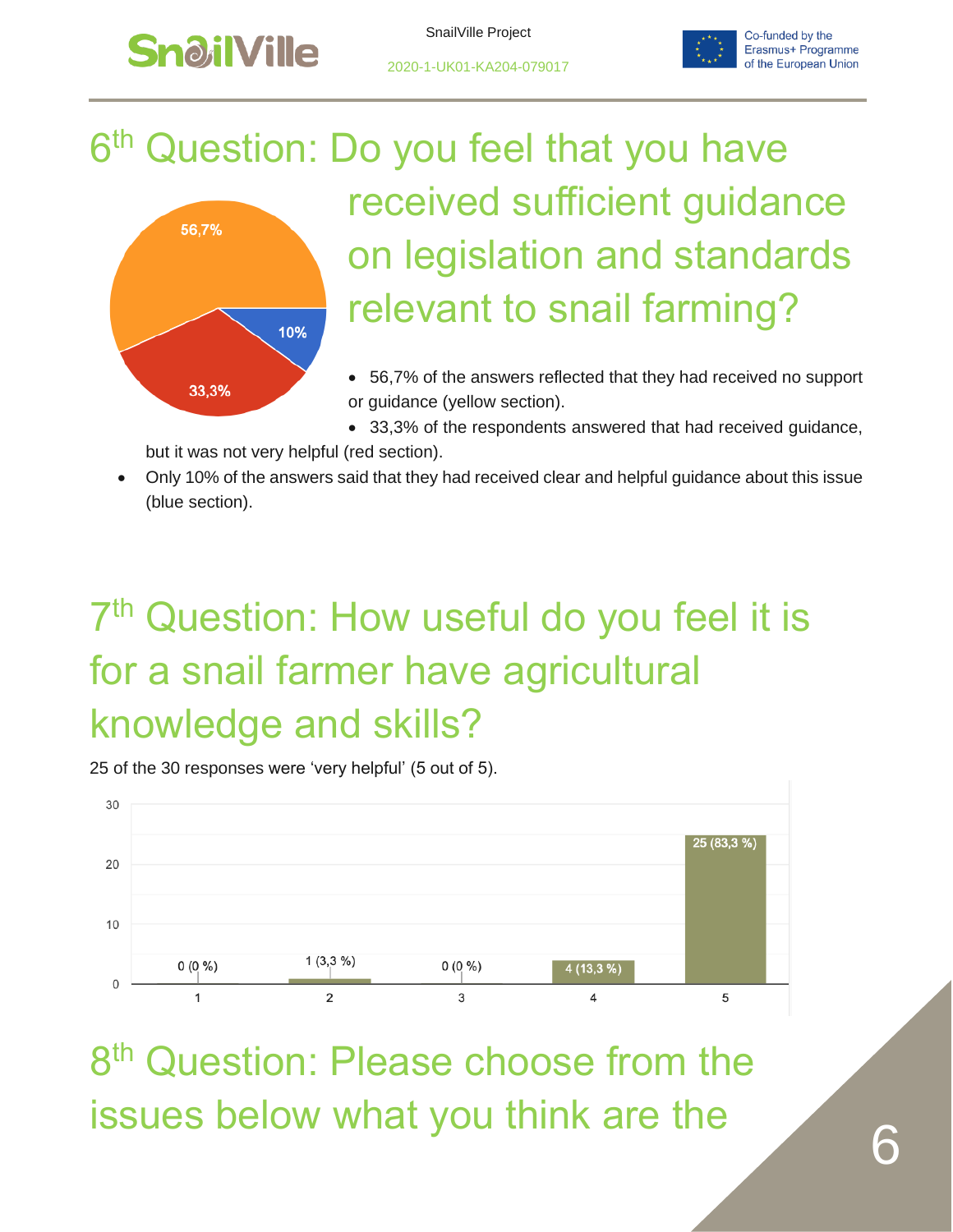

2020-1-UK01-KA204-079017

<span id="page-6-0"></span>

## greatest barriers to successful snail farming in your country

The issues with more answers were lack of guidance or support (53,3%), insufficient funds or investment (46,7%) and lack of available training (40%).



## Question: How much of a factor do you think each of the below topics is in the success of snail farming in your country

- Most of the respondents considered the strong culture of indoor snail farming as a major or significant factor (20/30 responses).
- Most of the respondents considered the strong culture of outdoor snail farming as a moderate factor (11/30 responses).
- Good organic snail farming was perceived as a significant factor (12/30 responses) or a major factor (11/30 responses).
- Support and guidance were pointed out as a major factor by most of the participants (17/30 responses).
- Most of the respondents considered plentiful and good quality trainings as a major factor (14/30 responses).
- Strong demand, national culture of snail consumption was scored as a major factor too (15/30 responses).